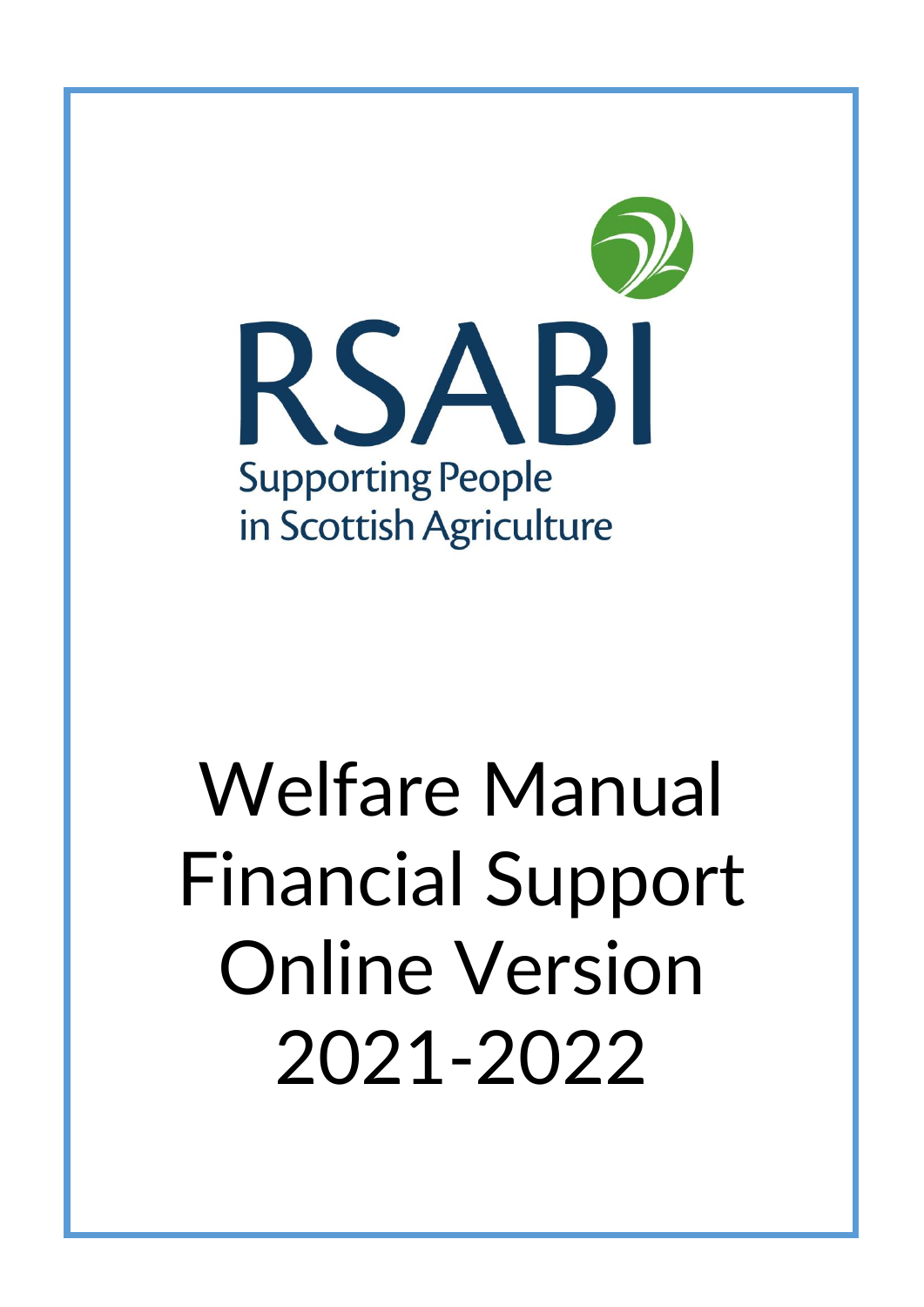# **Contents**

| Introduction                         | Page 1 |
|--------------------------------------|--------|
| Occupation Definition                | Page 2 |
| Length of Service Criteria           | Page 3 |
| Income and Savings Criteria          | Page 3 |
| Dependent Criteria                   | Page 4 |
| The Application                      | Page 4 |
| <b>Financial Assistance Provided</b> | Page 5 |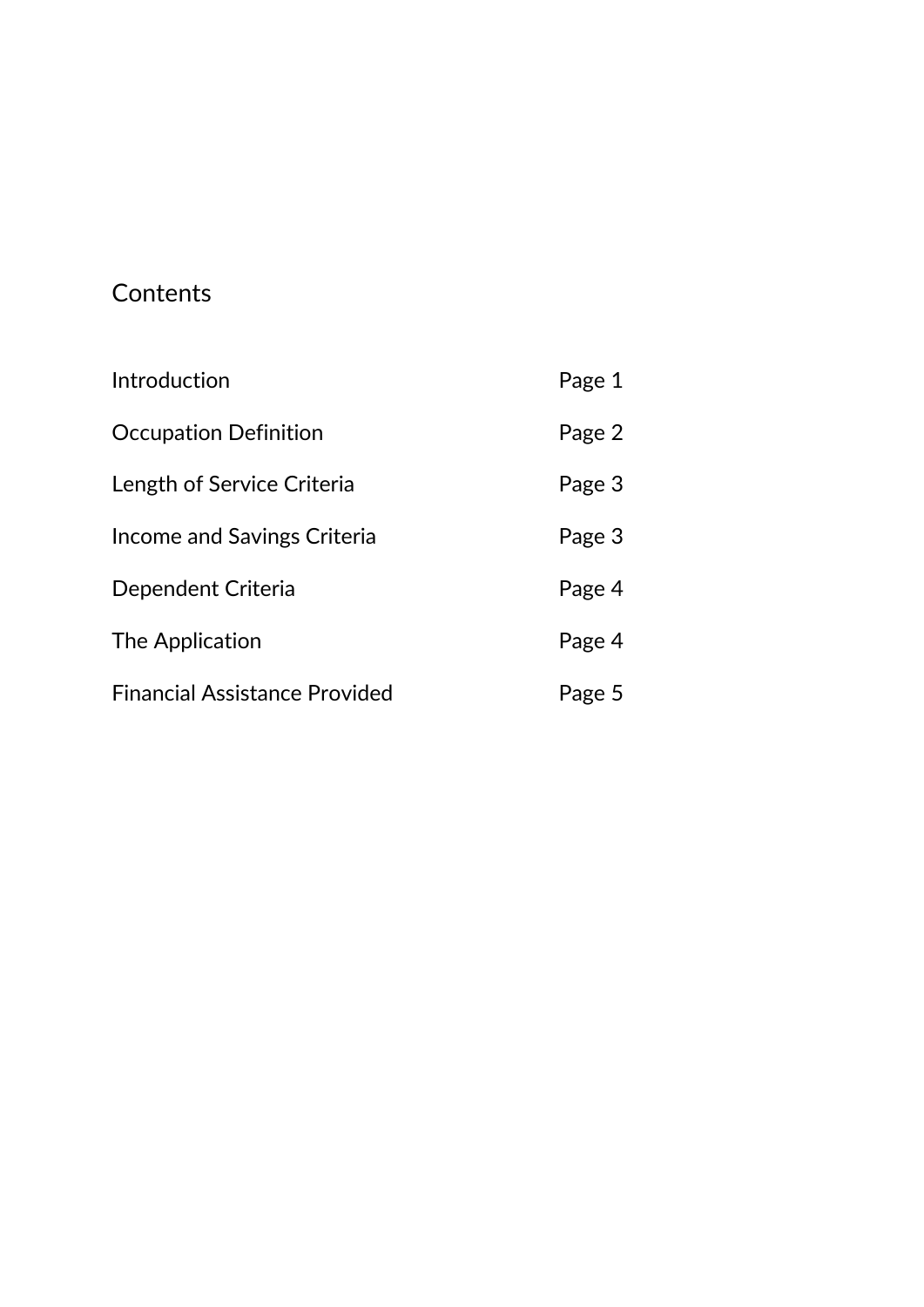#### **Introduction**

RSABI is committed to support people involved in agriculture, crofting and growing. Whether employed, running your own business, retired, unable to work or unemployed RSABI want to help. Our helpline is available 24 hours every day on 0808 1234 555.

RSABI provide non-financial and financial support. Non-financial support is available to all people who have or are still involved in agriculture, crofting and growing and associated trades involved in agriculture. There is no length of service or financial criteria for non-financial support.

Financial support is available to help in times of financial difficulty. We consider all applications and this manual is to highlight the qualification criteria for financial assistance. RSABI can use some discretion when making a decision so call the helpline for a chat about applying for support.

The Object of the Trust is

"to provide payments, or otherwise afford support and assistance, to persons who have been engaged in agriculture, crofting or horticulture, in Scotland and their dependents who are in need."

To determine whether an applicant meets the criteria for financial assistance; occupation, length of service, savings levels and details of income and expenditure is required.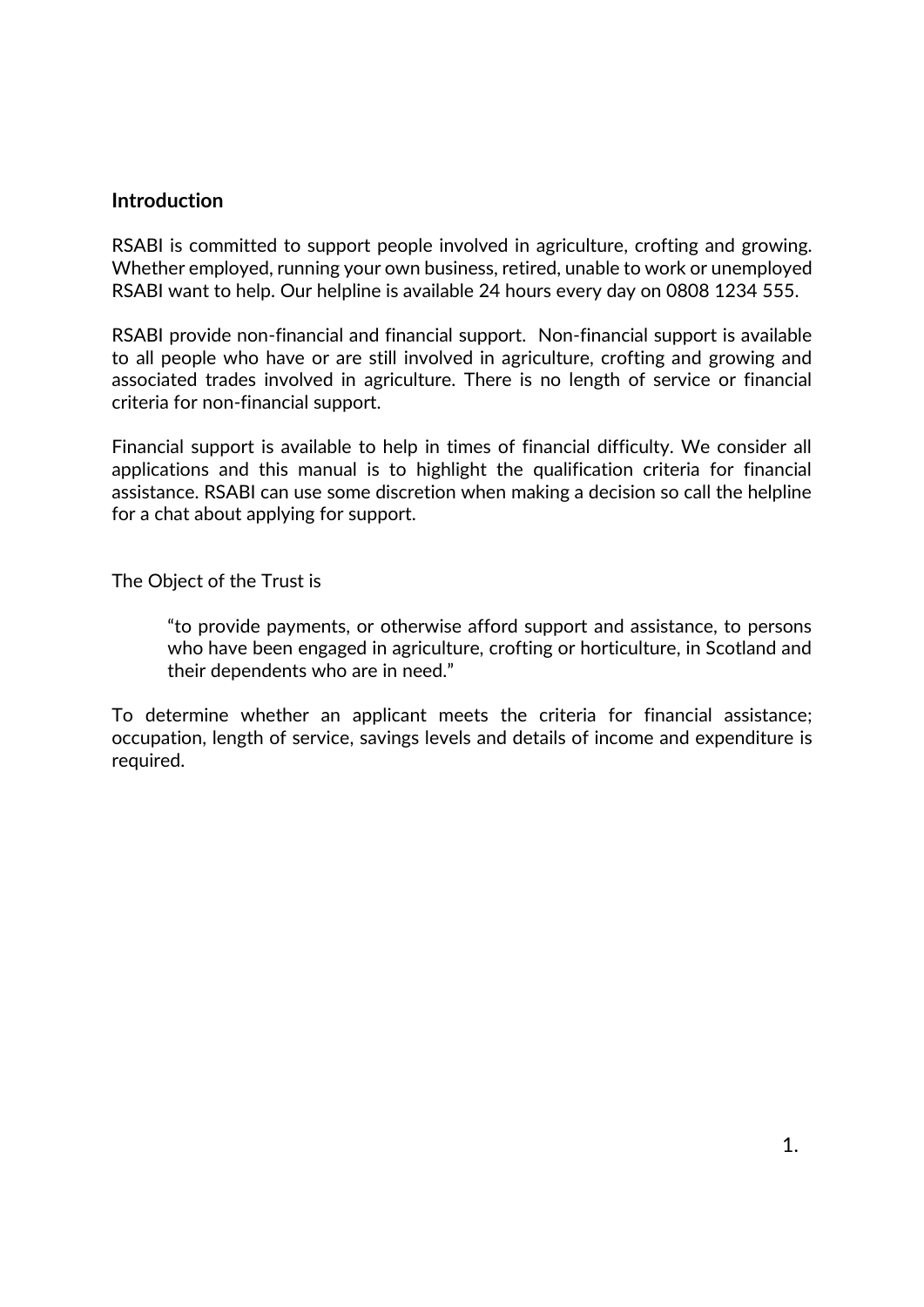## **1. Definition of Occupations**

Individuals with the following current or past occupational backgrounds will be considered. Any activity must have taken place in Scotland

**Agriculture** 

- Farmers, farm workers, farm managers, fish farming
- Those who provide services to the agricultural industry in Scotland and are also directly involved with farming business by visiting farms and/or handling livestock
- Employees engaged in farm diversification activities on site, if farming activities constitutes the majority of their work

**Crofting** 

• Crofters (and smallholders) who are running the croft as a business

Growing

- Nursery and market garden owners, managers and staff
- Nursery and market garden shop staff, if the outlet is on site of the production unit and they are employed by the unit

These will be referred to as 'the industry' within this document.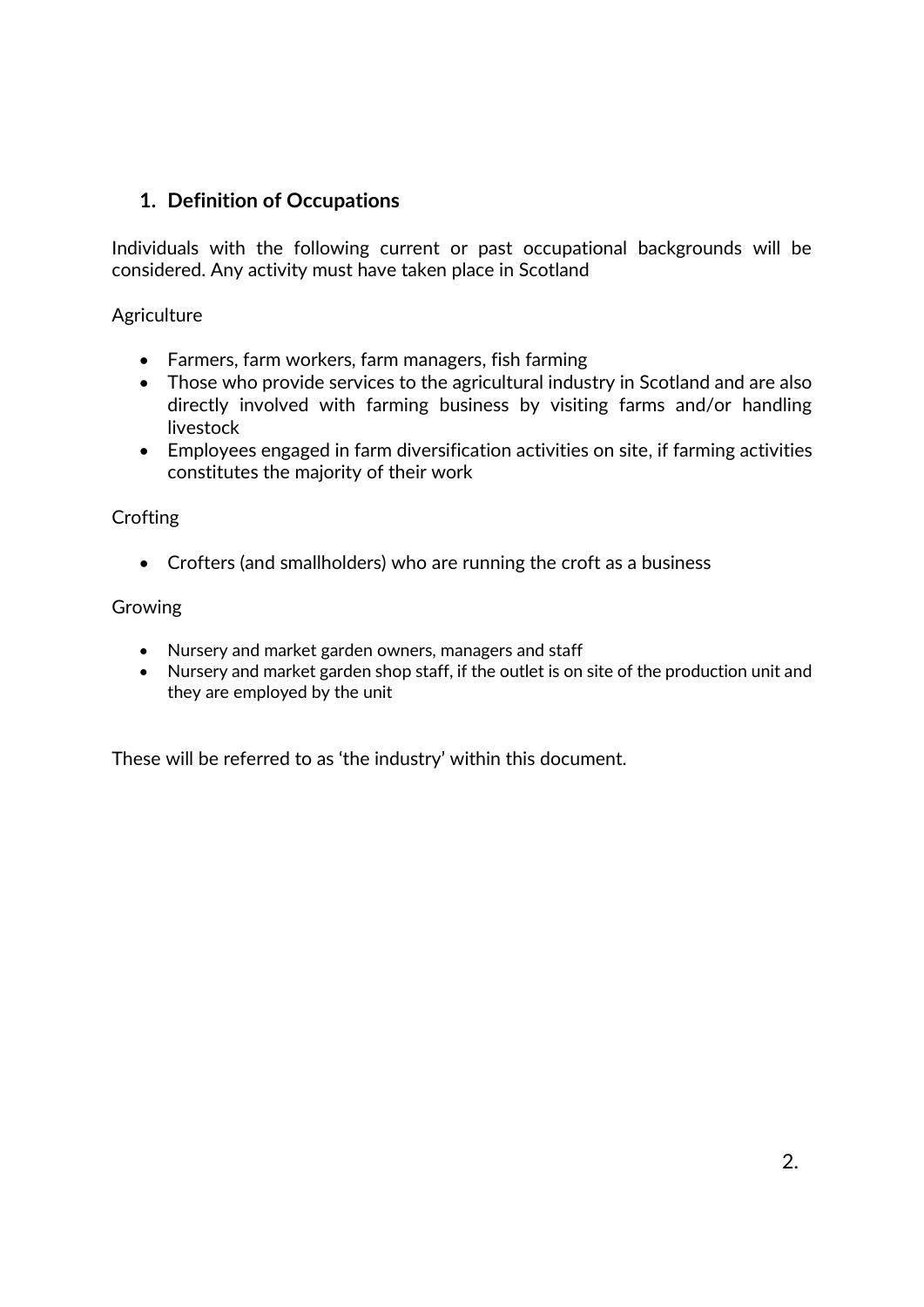# **2. Length of Service**

There is no minimum length of service requirement for those currently engaged in the industry.

Applicants unable to work due to unemployment, age, ill health or disability will need to demonstrate 10 years fulltime employment in a qualifying occupation(s) with the industry in Scotland. If they were unable to fulfil the 10 year qualifying period because of accident, ill health or disability then the 10 year qualifying period will be waived if the applicant has been unable to be engaged in any other employment since.

Regular part time work will need to be calculated pro rata to ensure that they meet the equivalent 10 years fulltime criteria. (i.e. 4 day week would need to work for 12.5 years)

| <b>Applicant Type</b>                                                                                                               | <b>Occupational/Length of Service Criteria</b>                                                                                                     |
|-------------------------------------------------------------------------------------------------------------------------------------|----------------------------------------------------------------------------------------------------------------------------------------------------|
| 1. Retired (age 65 or over) or<br>unable to work due to ill<br>health/disability or accident<br>(no age limit)                      | 10 years. Less if ill-health/accident/disability occurred<br>while working in qualifying occupation and applicant has<br>been unable to work since |
| 2. Working Farmers/crofters<br>currently working<br>and<br>experiencing short term<br>crisis which is causing<br>financial hardship | Currently engaged in a commercial basis                                                                                                            |
| 3. Farm Workers                                                                                                                     | Currently engaged                                                                                                                                  |
| 4. Other employees                                                                                                                  | Currently engaged                                                                                                                                  |
| 5. Unemployed                                                                                                                       | 10 years                                                                                                                                           |

#### **3. Income and Savings Criteria**

There is no income criteria. Disposable income will be established to determine if the applicant meets the charities definition of need. Any household with savings or/and assets in excess of £10,000 are unlikely to qualify. Assets do not included applicants' home, tools, business assets (if still working) or necessary vehicle (s).

Any additional property owned or leased will be classed as an asset and given an estimated value. Applicants that are no longer commercially engaged in the industry but retain land or livestock will have the land and/or livestock classed as an asset and given an estimated value.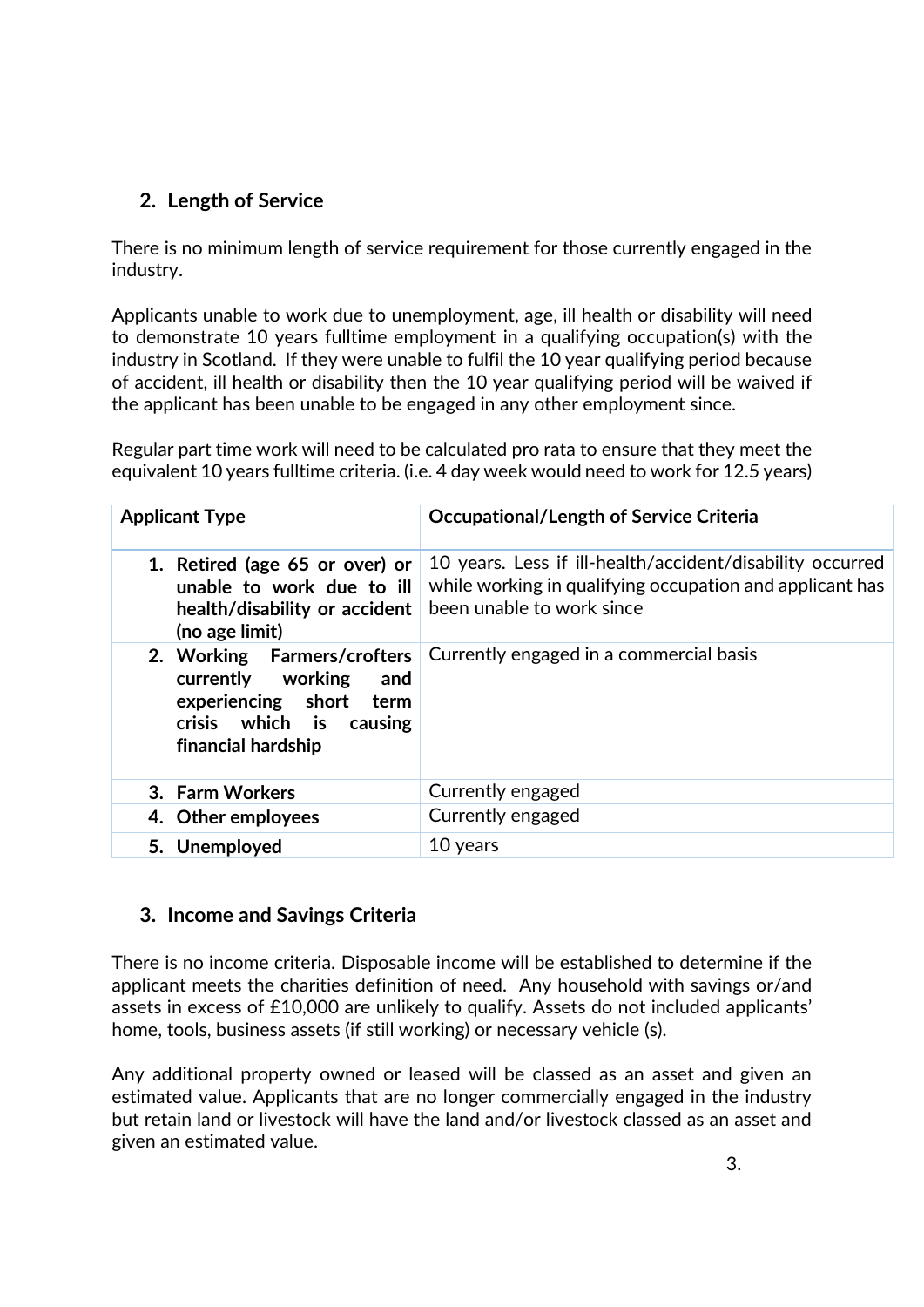# **4. Dependents**

Dependents of the individuals who would have qualified for support are also eligible. The occupational and durational criteria would need to be met by the individual for whom the dependent was reliant on. The applicant's savings, income and expenditure would be required to establish if the application meets the RSABI criteria for assistance. To qualify as a dependent the applicant requires to have depended upon the individual when the individual was engaged in the industry or when the individual had retired from active work.

Dependents are likely to be

- Spouse or partner (current or former) if the relationship is shown to have existed for at least 10 years
- A widow or widower who can demonstrate that the relationship had existed for 10 years

Children (natural, step and adopted) will be considered as dependents if they have special needs as a result of illness, accident or disability and are unable to support themselves. Qualification is subject to the child's birth or condition being diagnosed while the parent was employed in the industry.

Dependent beneficiaries' income will be calculated using total household income of beneficiary and partner. If partner does not meet RSABI occupational criteria any payment awarded will be made as for a single beneficiary.

# **5. The Application**

All new applicants will be required to complete a full application. Proof of identity, address confirmation, income and savings will be required. Applicants should be able to demonstrate that they meet the occupational criteria.

Self-employed farmers and crofters will need to supply a Business/ Holding Number or evidence of registration on the Register of Croft and recent business accounts. Any other self-employed worker or contractor will need to supply recent business accounts or proof of self employment.

Applicants no longer able to work should supply recent evidence of benefits and a sick note if available. A GP letter may be requested if required.